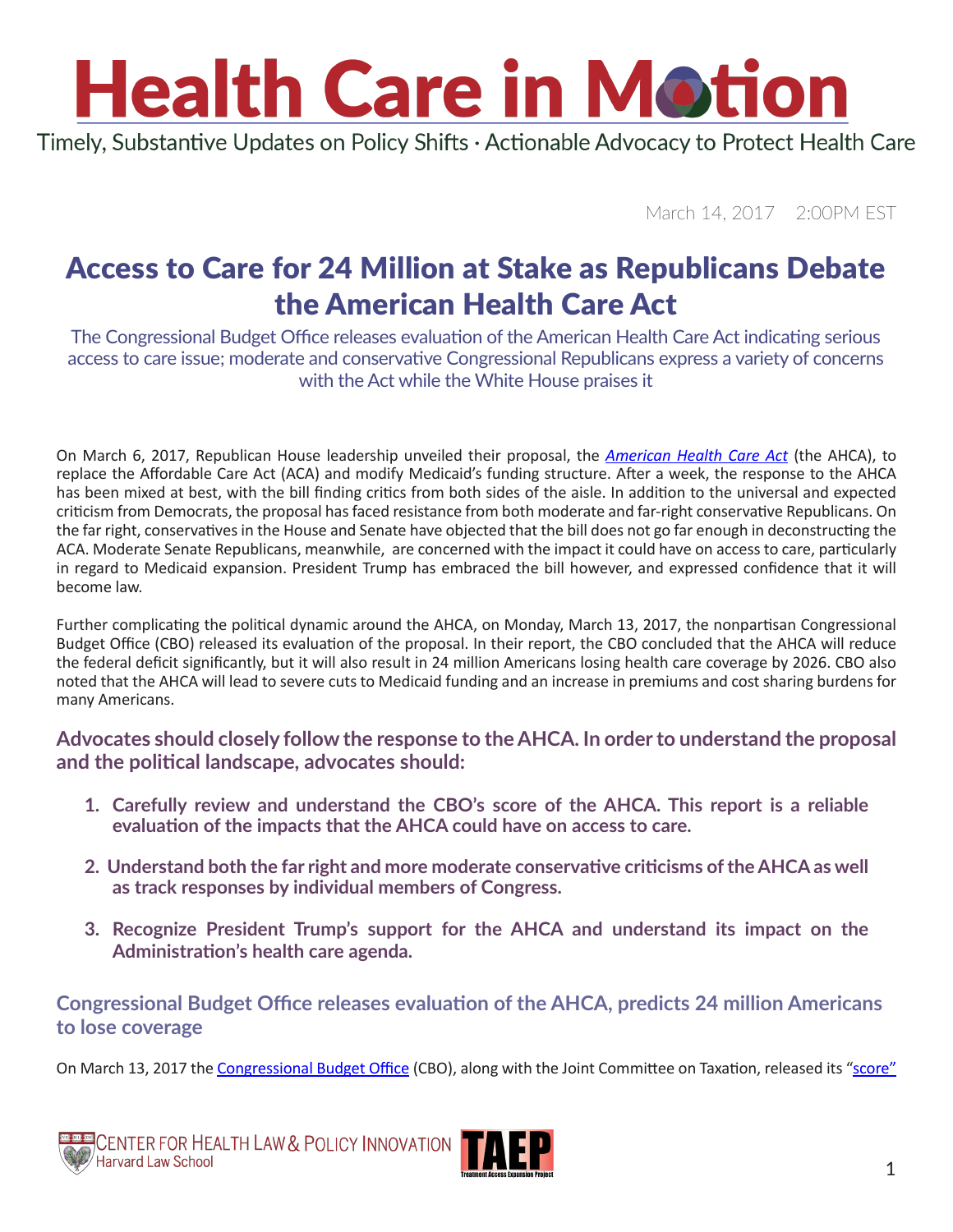of the AHCA. In its report, CBO estimates that the AHCA will reduce federal deficits by \$337 billion between 2017 and 2026. Unfortunately, those savings will come at a significant cost to access to care, with 24 million Americans estimated to lose coverage due to the AHCA during that same period. Additionally, the CBO estimates that if the AHCA were enacted, the federal government would spend \$880 billion less on Medicaid. This cut to Medicaid spending would likely result in narrower eligibility requirements and fewer benefits for Medicaid enrollees, as states would struggle to compensate for the loss of federal assistance.

#### *Congressional Budget Office's role*

The CBO is a nonpartisan agency charged with providing budget and economic information to Congress. Its mandate is to provide Congress with objective, nonpartisan, and timely analysis to allow Congress to make informed economic and budgetary decisions on programs funded by the federal budget, and to provide information and estimates required by the Congressional budget process. The CBO does not make policy recommendations—it only evaluates the potential impact of any proposed legislation. The CBO evaluates virtually every bill approved by Congressional committees and revises its evaluations as these bills are amended.

Because the AHCA would be passed as part of the budget reconciliation process, the CBO estimates of its impact on the federal deficit are especially important. This is because the budget reconciliation instructions require Congress to trim \$2 billion from the federal budget over the next ten years. As mentioned above, the CBO evaluation suggests that the AHCA more than meets this financial goal by trimming \$337 billion during this period.

#### *Millions of Americans to lose coverage under the AHCA*

The CBO's most striking conclusion was the immediate and devastating impact the AHCA would have on millions of Americans' access to health care coverage. Within a year, the AHCA would cause 14 million Americans to lose their health care coverage. By 2018, 6 million fewer Americans would be covered on the individual Market. Meanwhile, 5 million fewer Americans would be covered under Medicaid within a year. Another 2 million Americans would lose their employersponsored coverage because the AHCA eliminates the requirement that employers over a certain size offer health insurance to their full time employees.

The number of Americans who would lose coverage under the AHCA is estimated to increase as the years pass on. By 2026, the CBO anticipates that 24 million fewer Americans would be insured. At that point, 2 million fewer Americans would receive coverage through the individual Market. 14 million fewer Americans would be enrolled in Medicaid, according to the CBO. Another 7 million Americans would lose employment-based coverage.

#### *Problems with the individual and employer based Markets under the AHCA*

In its report, the CBO attributes the significant drop in individual Market enrollment within the first few years of passage to the AHCA's policy shifts. Most prominently, the CBO anticipates that the revised subsidy structure, which would scale by age rather than by income, would result in fewer lower income people being able to afford health care coverage. This is because by 2020, the average subsidy under the AHCA would be about 60 percent less than the average subsidy under the ACA. By 2026, the average AHCA subsidy would be half of the average subsidy under the ACA. While some individuals above 400% of the federal poverty level (FPL) would be eligible for subsidies under AHCA and not the ACA, most individuals would see a sharp decrease in their ability to purchase health insurance using their subsidies under the AHCA. Further, since the AHCA eliminates the individual mandate, many of these individuals would likely choose to forgo health insurance due to the high costs.

In addition, the CBO finds that the loss of the ACA's employer mandate would result in significantly fewer Americans having the option of employment-based coverage. By 2026, an estimated 7 million Americans will no longer receive coverage



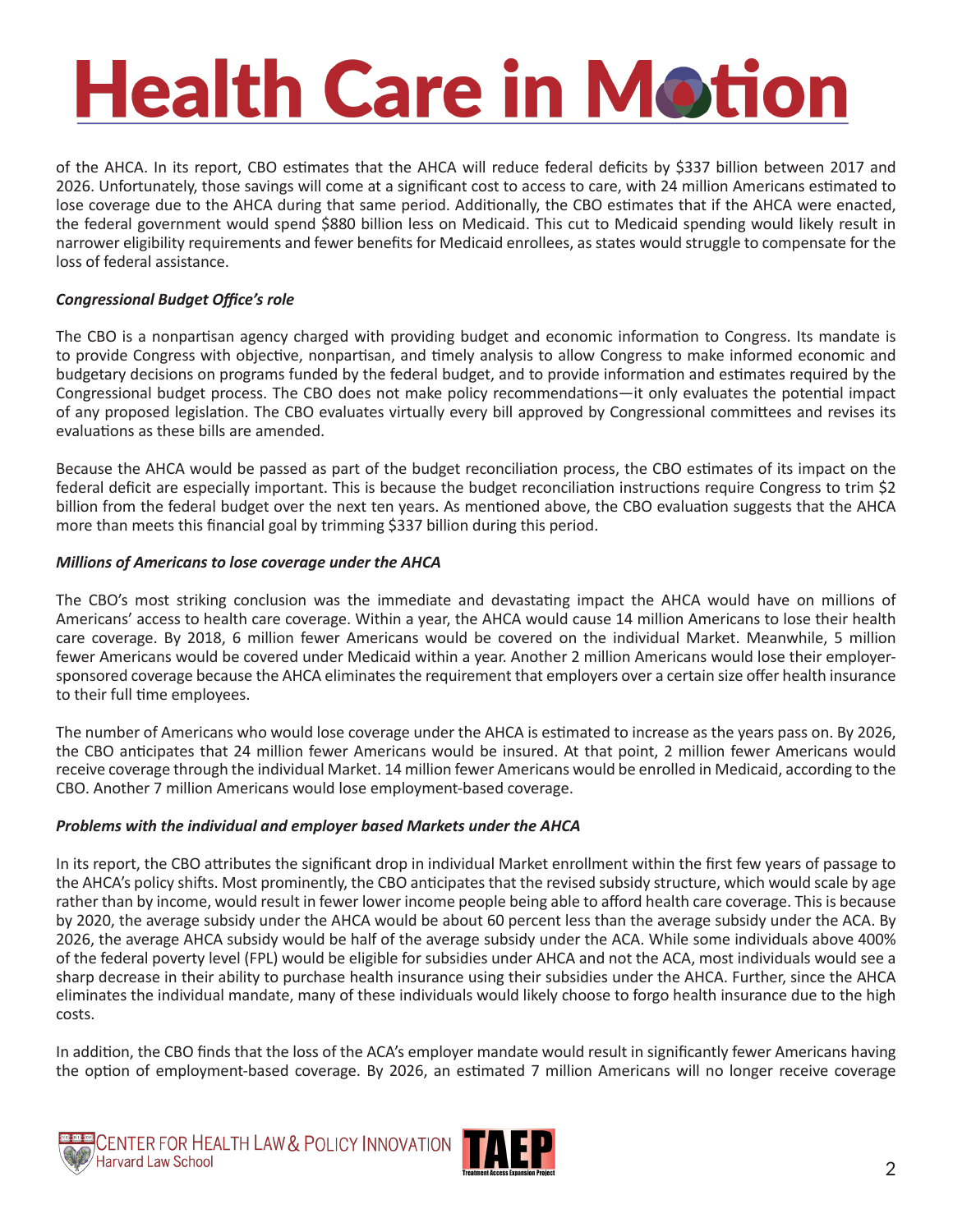through their employer due to the AHCA. Many of these individuals are predicted to find their way to the individual Market, which is why the CBO anticipates that the projected decrease in the individual Market will be smaller in 2026 than in 2018.

#### *Massive cuts to Medicaid under the AHCA*

The CBO estimates that the AHCA would cut federal spending on Medicaid by \$880 billion or 17.6 percent over the next ten years. The projected drop in spending would largely be driven by moving Medicaid from an entitlement funding structure to per capita caps, as well as an overall reduction in federal funding for Medicaid expansion enrollees. By 2026, the CBO believes that Medicaid spending will be 25 percent less under the AHCA than it has been under the ACA. While the CBO's report does not address specific changes to state Medicaid benefit structures, it does note that the decreased funding would likely result in states cutting benefits. As discussed above, this drop in federal Medicaid spending would result in 14 million Americans, or 17 percent of those currently covered under Medicaid losing coverage. The CBO estimates that most of these individuals would end up uninsured. These reductions pose a particular threat to access to care for Medicaid enrollees with chronic conditions that that can be particularly expensive to manage.

#### *Increased premiums and cost sharing under the AHCA*

The CBO also concludes that changes implemented by the AHCA will result in increased premiums and financial burdens to many Americans. For example, the AHCA's continuous coverage requirement, which allows insurers to charge 30 percent more for applicants whose coverage lapsed for more than two months, will result in 2 million Americans being deterred from purchasing coverage. The CBO estimates that in 2018 and 2019, premiums in the individual Markets will be 15-20 percent higher than under the ACA. This anticipated increase results from the AHCA's elimination of the individual mandate and changes to the federal subsidy structure that will likely result in decreased enrollment among healthier individuals. By 2026, however, the CBO estimates that premiums under the AHCA will be 10 percent lower than under the ACA, largely due to the Patient and State Stability Fund<sup>1</sup> as well as the eliminate of actuarial value requirements.

Nevertheless, the AHCA's potential repeal of the ACA's actuarial value requirements is concerning because it will promote plans with poorer benefit designs. Actuarial value is the percentage of annual costs covered by the insurer rather than out of pocket by the consumer.<sup>2</sup> The ACA requires that all plans offered on the Marketplaces meet certain actuarial value standards, based on their metal level.<sup>3</sup> The CBO believes that the AHCA's repeal of the actuarial value requirements will result in insurers offering plans that shift more of the annual cost of care to enrollees. Without actuarial value requirements, insurers will seek to increase the percentage of the annual cost of care covered out of pocket by consumers. This will make their plans more attractive to low cost healthier individuals while dissuading higher cost individuals, such as those living with chronic conditions and disabilities, from selecting their plans. Because of the removal of the actuarial value requirements, the CBO expects that individuals' cost sharing payments, such as deductibles and copayments, will be higher than under the ACA. This trend will be especially problematic for those with high annual health care costs who could face very high cost sharing requirements.

### **Congressional Republicans give the AHCA a lukewarm at best reception**

The AHCA has not been received with open arms in Washington, D.C. Conservative members of Congress, including the

<sup>3</sup> For example, a silver level plan must have an actuarial value of 70% while a bronze level plan may offer an actuarial value of 60%.





<sup>&</sup>lt;sup>1</sup> The Patient and State Stability Fund is designed to distribute \$100 billion in funds to states over the next ten years. States may use these funds to provide financial assistance to high risk individuals, provide incentives to insurers and other entities to stabilize individual Market premiums, reduce the cost of insurance for high utilization enrollees, pay providers directly for provision of certain services and other programs designed to improve access to care in the private insurance system. States must apply for this funding and contribute some money themselves. Funds are allocated based on each state's relative share of national incurred claims, uninsured population size, and number of insurers participating in the Marketplaces.

A plan with an actuarial value of 70 percent is designed to cover about 70% of its enrollees annual health care costs, with the remaining 30% of costs covered by deductibles and cost sharing.